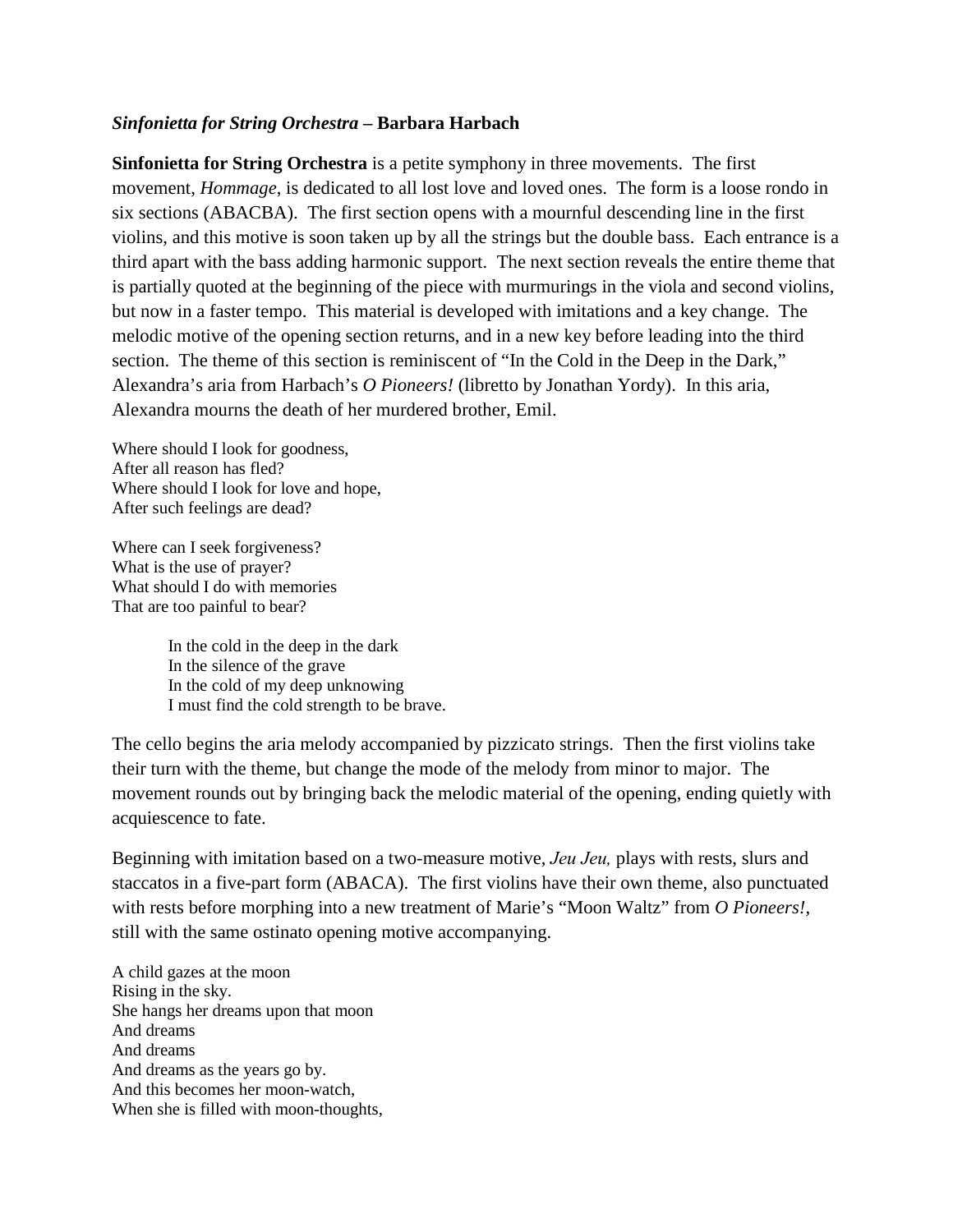## **Sinfonietta for String Orchestra**

I. Hommage

**BARBARA HARBACH**





<sup>©2010</sup> Harbach Music Publishing. All Rights Reserved. International Copyright Secured.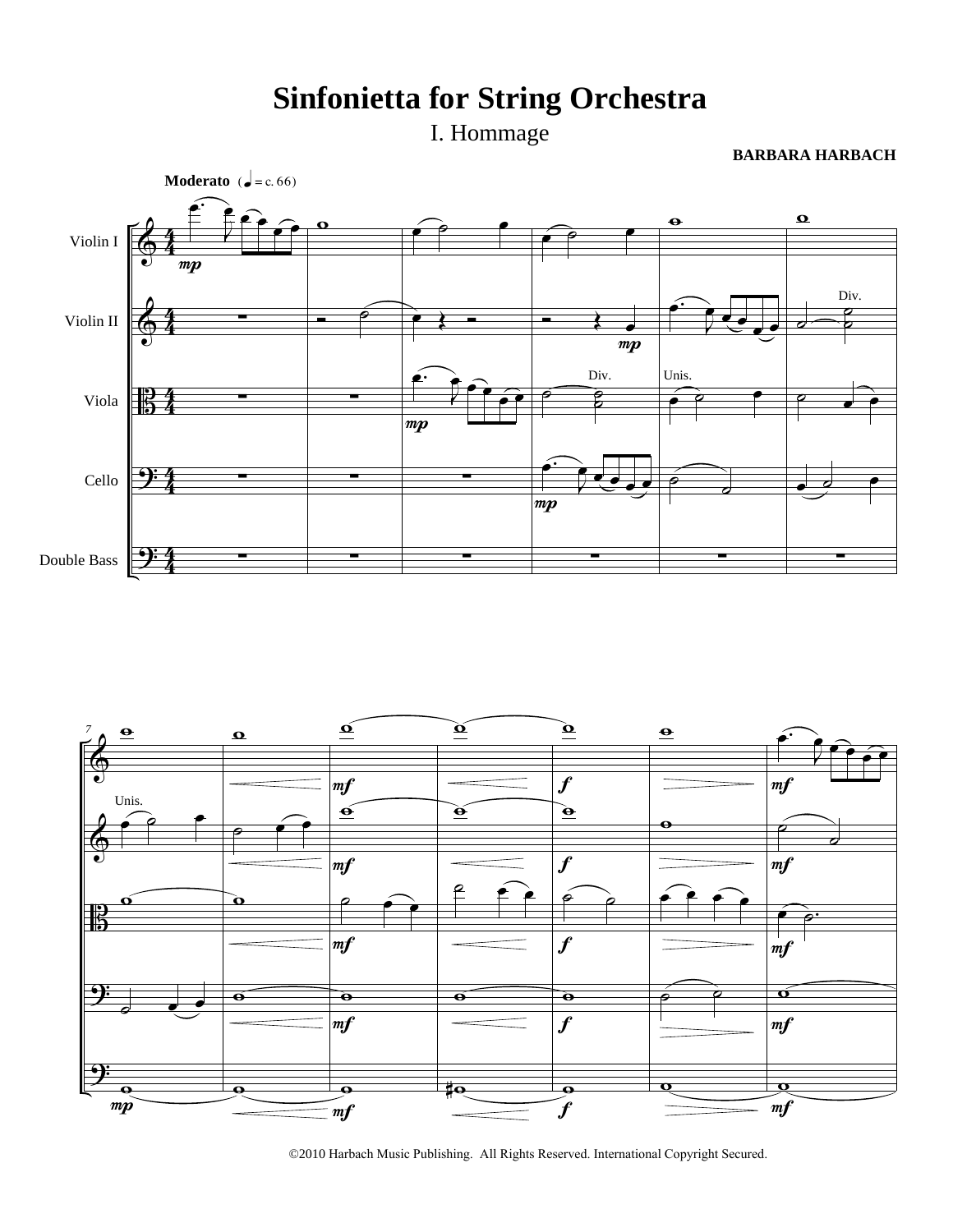I. Hommage



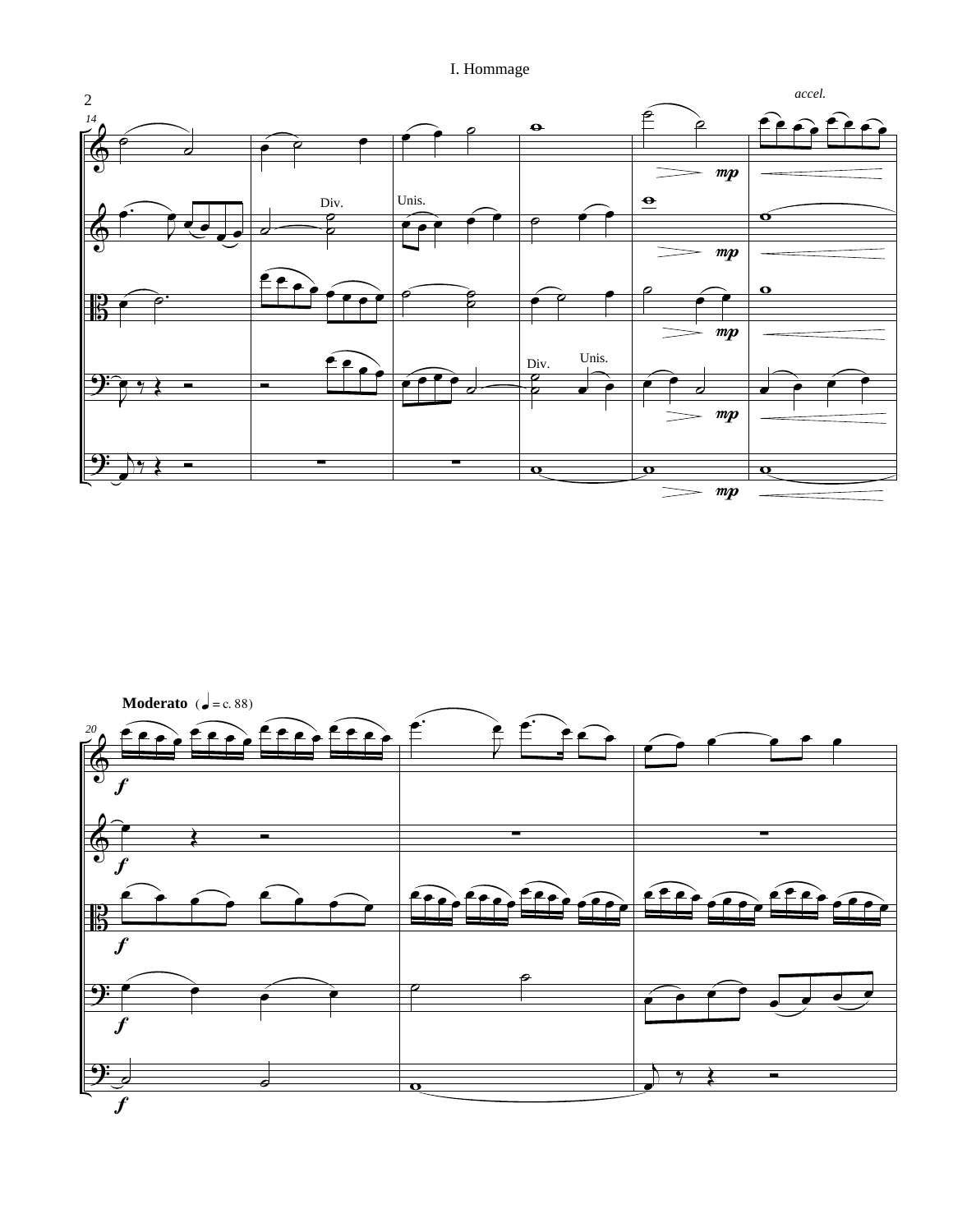**II. Jeu Jeu**

## **BARBARA HARBACH**





In the passages with pizzicato, the slurs and articulation marks only demonstrate the gesture of the music and are not to interfere with the execution of the pizzicato.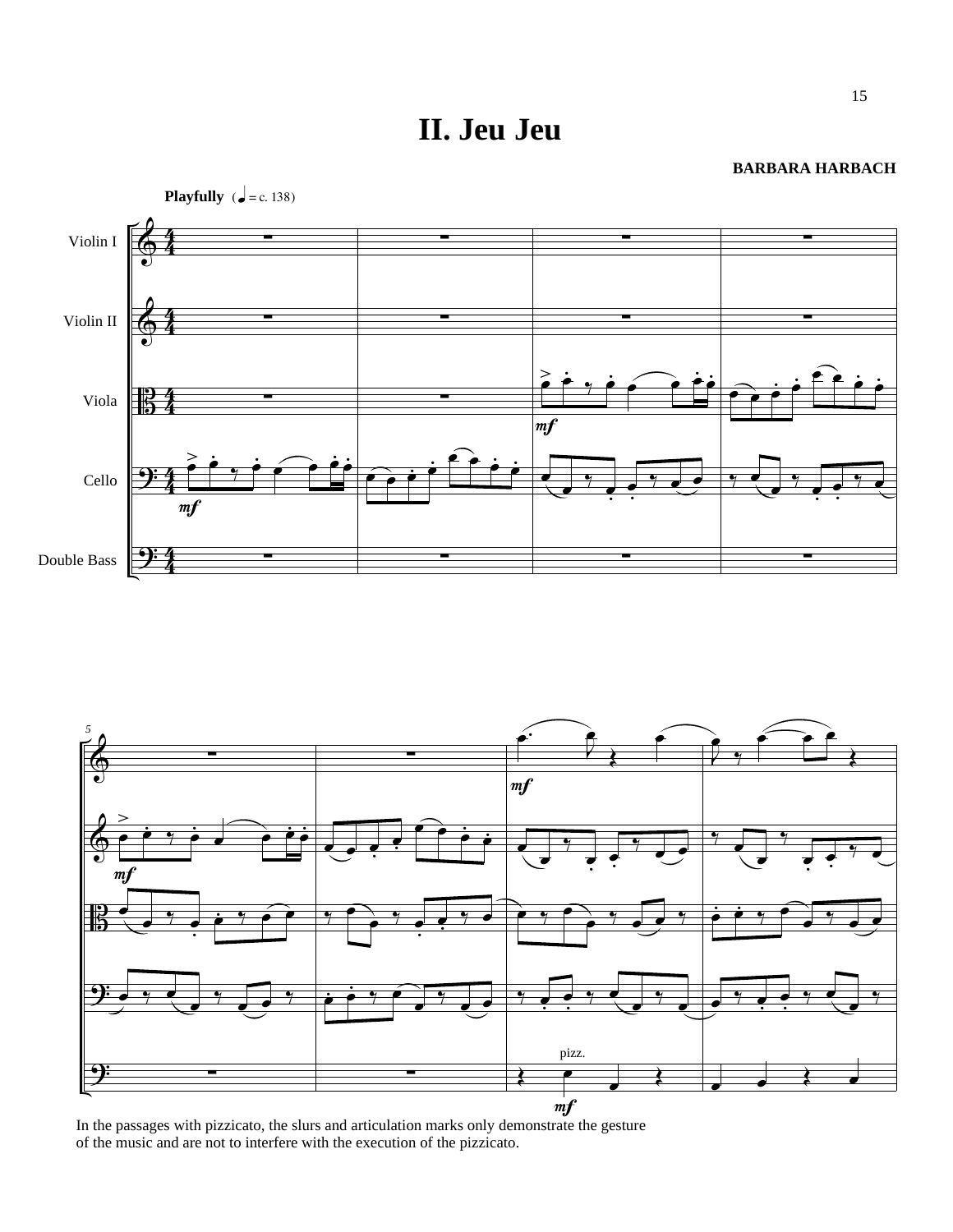II. Jeu Jeu



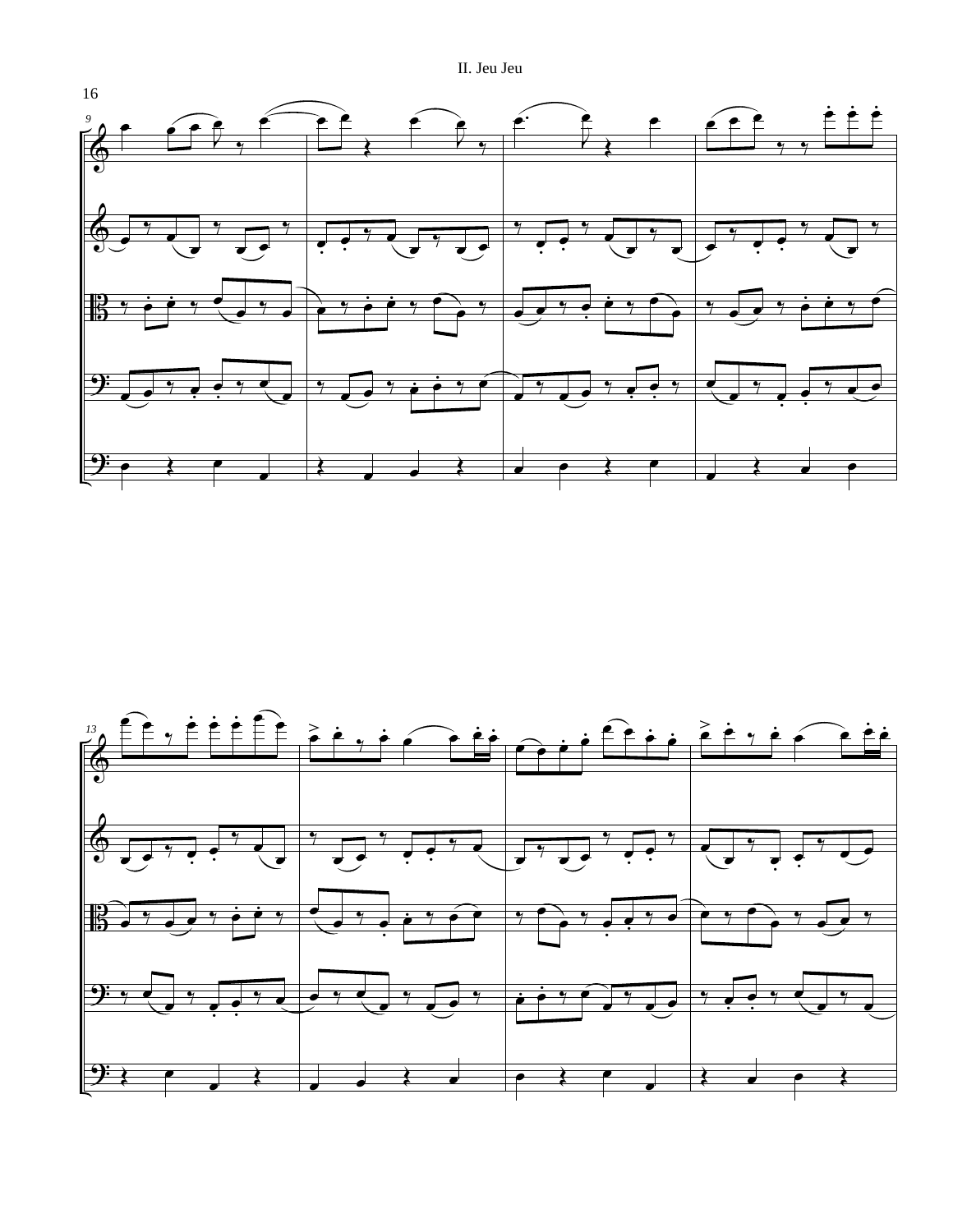## **III. Pastiche**

**BARBARA HARBACH**